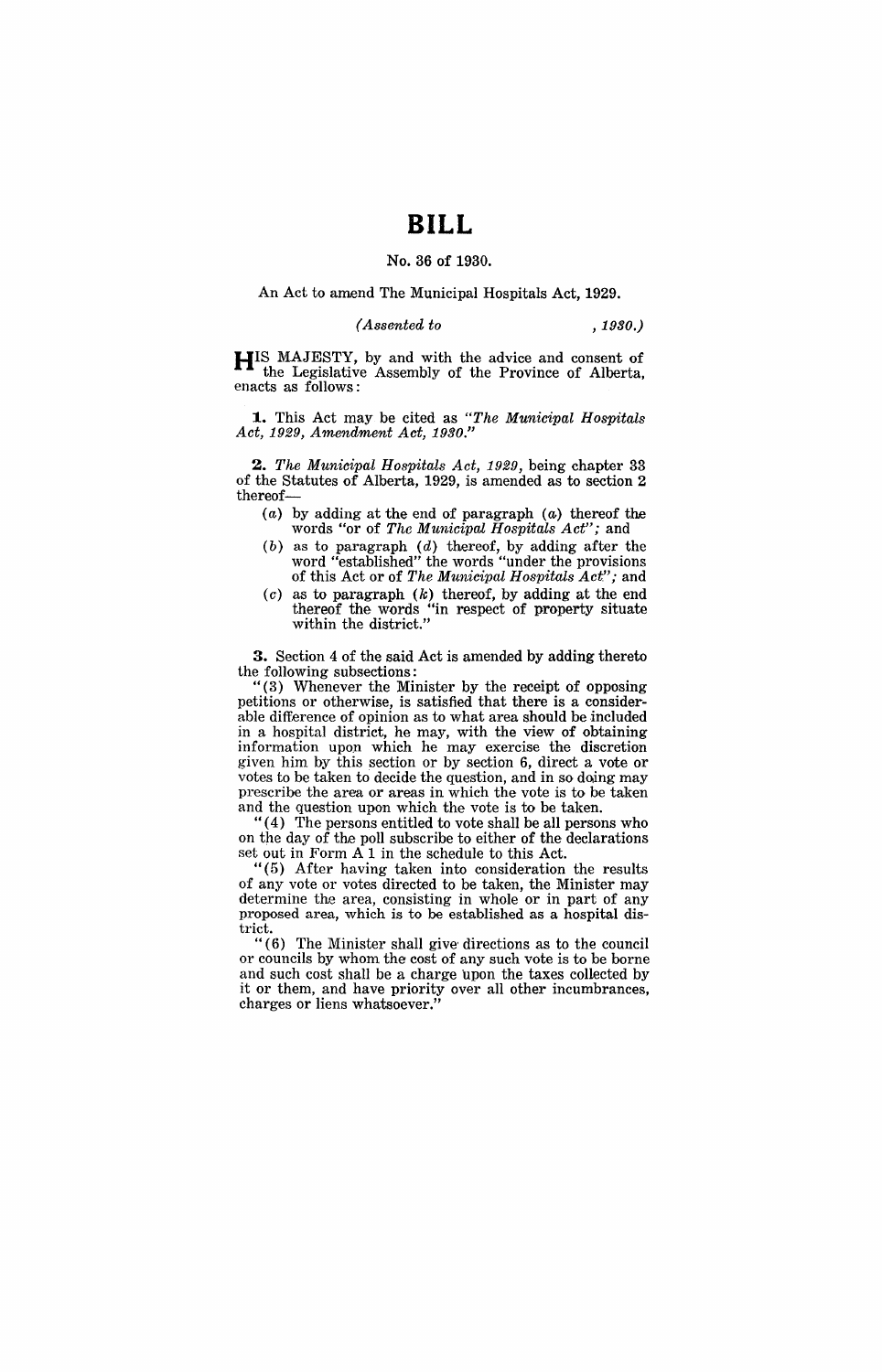**4.** Section 5 of the said Act is amended by striking out subsection (1) thereof, and substituting therefor the following:

" $(1)$  The Minister may, at his absolute discretion, establish the district as outlined in the petition or petitions or as so outlined and varied by him or determined by him after the taking of a vote or votes and, in such order, give it a name."

**5.** Section 6 of the said Act is amended-

- (a) by adding after the words "may disestablish the same" the words "and in so doing may vary the content thereof and by order establish the district as so varied"; and
- (b) by adding thereto, as subsection (2) thereof, the following:

"(2) Every such order shall be published in *The Alberta Gazette* and take effect in lieu of the original order."

**6.** Section 11 of the said Act is amended as to subsection  $(1)$  thereof-

- $(a)$  by striking out paragraphs  $(c)$  and  $(d)$  thereof and substituting therefor the following;
	- " (c) a hospital supporter's per diem fee chargeable to ratepayers assessed in respect of property within the hospital district, and the wives, dependent families and domestic female help of such ratepayers, who are resident with them;
	- *"(d)* a variable contract per diem fee chargeable to any: other class or classes of persons described in the scheme whether resident in the district or not, upon the payment of such yearly sum as may be prescribed by the scheme with respect to the class or each such class, as the case may be;" and
- $(b)$  by striking out paragraph  $(i)$  thereof, and substituting therefor the following:
	- " $(i)$  a statement that the proposed capital and maintenance expenditure will be divided among the various included areas in the hospital district in proportion to their populations, which statement shall be deemed to have been included in every scheme prepared under the provisions of this Act or of *The Municipal Hospitals Act*, either by way of addition thereto or in lieu of any other plan of division set out therein."

7. Section 25 of the said Act is amended by adding thereto as subsection (3a) thereof, immediately after subsection (3), the following;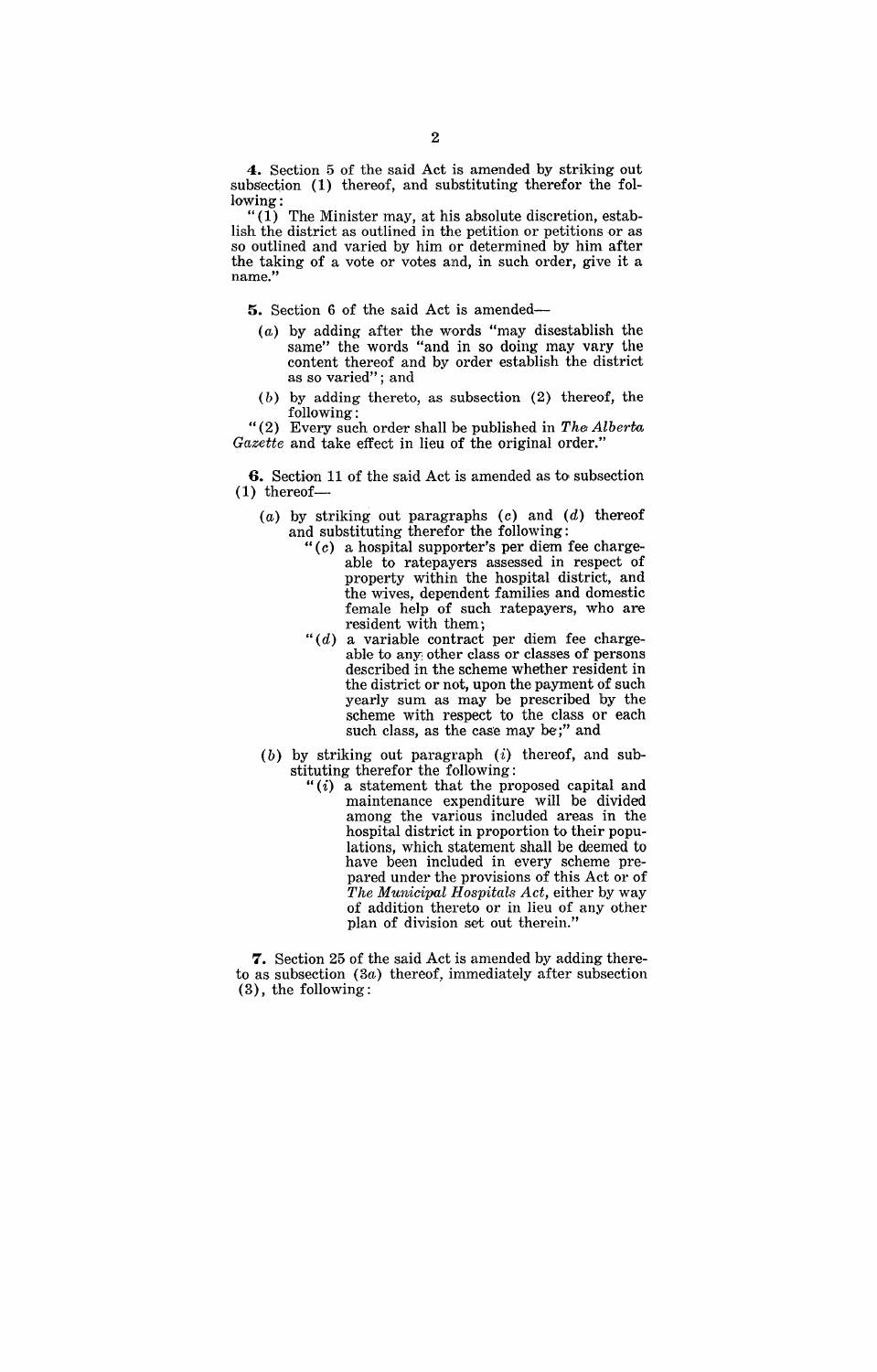" $(3a)$  In the event of a scheme being ratified the Minister shall give it a number."

8. Section 27 of the said Act is amended by striking out the word "board" wherever it occurs therein, and substituting therefor the words "provisional board."

**9.** Section 28 of the said Act is amended by adding after the word "Act" the words "or of *The Municipal Hospitals Act."* 

10. Section 31 of the said Act is amended by adding thereto the following new subsection:

" (3) No doctor practising within a district shall be a member of the board thereof."

**1.1..** Section 66 of the said Act is amended as to subsection (2) thereof--

- (a) by striking out the words "in accordance with the provisions of the scheme," and substituting therefor the words "based upon the populations of the included areas"; and
- (b) by striking out the words "after considering the general fairness of the variation"; and
- (c) by striking out the word "said" where it first occurs in the proviso thereto, and substituting therefor the word "any."

12. Section 73 of the said Act is amended by adding after the word "board" where it first occurs, the words "or a provisional board."

**1.3.** Form A in the schedule to the said Act is amended--

- (a) by striking out the words "Hospital District No." where they first occur and substituting therefor the words "Hospital District"; and
- (b) by striking out the words "Hospital District No." where they occur for the second time, and substituting therefor the words "the...............Hospital District"; and
- (c) by adding after the words "improvement district taxes" wherever they occur therein, the words "in respect of property."

**1.4.** Form Al is added to the schedule to the said Act, immediately after Form A, as follows:

### "FORM Al

## "(Section 4.)

| "Poll as to the content of Proposed Hospital District. |  |
|--------------------------------------------------------|--|
|                                                        |  |
|                                                        |  |

|--|--|--|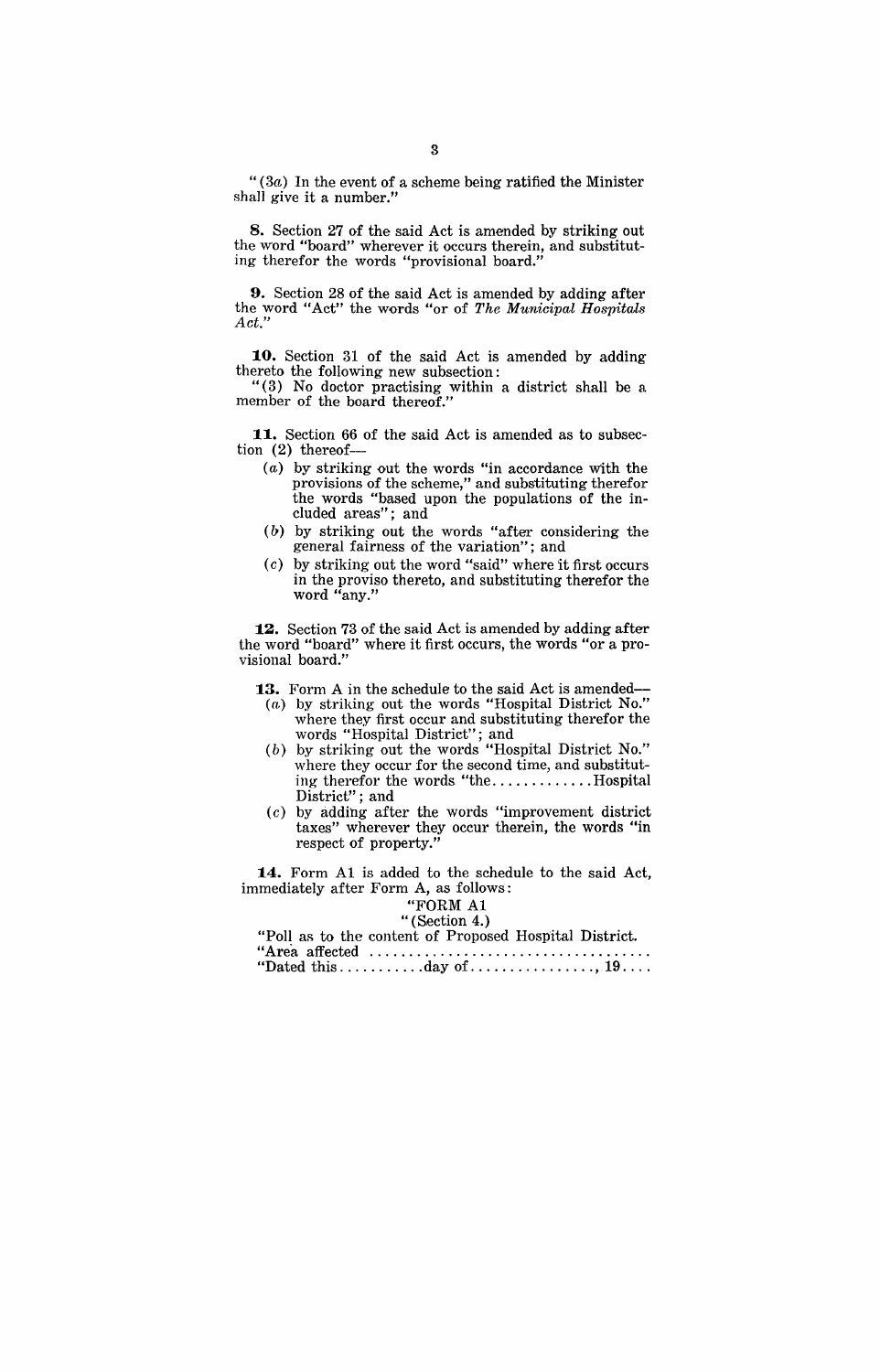"The undersigned solemnly affirms-

"1. That he is of the full age of twenty-one years;

"2. That he is liable to pay municipal or improvement district taxes in respect of property in the above area; and "3. That he has not voted before at the taking of this poll.

### *"Or-*

"The undersigned solemnly affirms-

"1. That he or she is the husband or wife, or father or mother, or son or daughter of .... , ..................... . who lives within the above area; and is liable to pay municipal or improvement district taxes in respect of property therein, and that he or she is of the full age of twenty-one years, and lives with the said (wife, husband, etc., respectively) ; and

"2. That he has not voted before at the taking of this poll."

**15.** Form B in the schedule to the said Act is amended by adding after the words "improvement district taxes" where they occur for the second time, the words "in respect Of property."

**16.** Form C in the schedule to the said Act is amended by adding after the words "improvement district taxes" wherever they occur therein, the words "in respect of property."